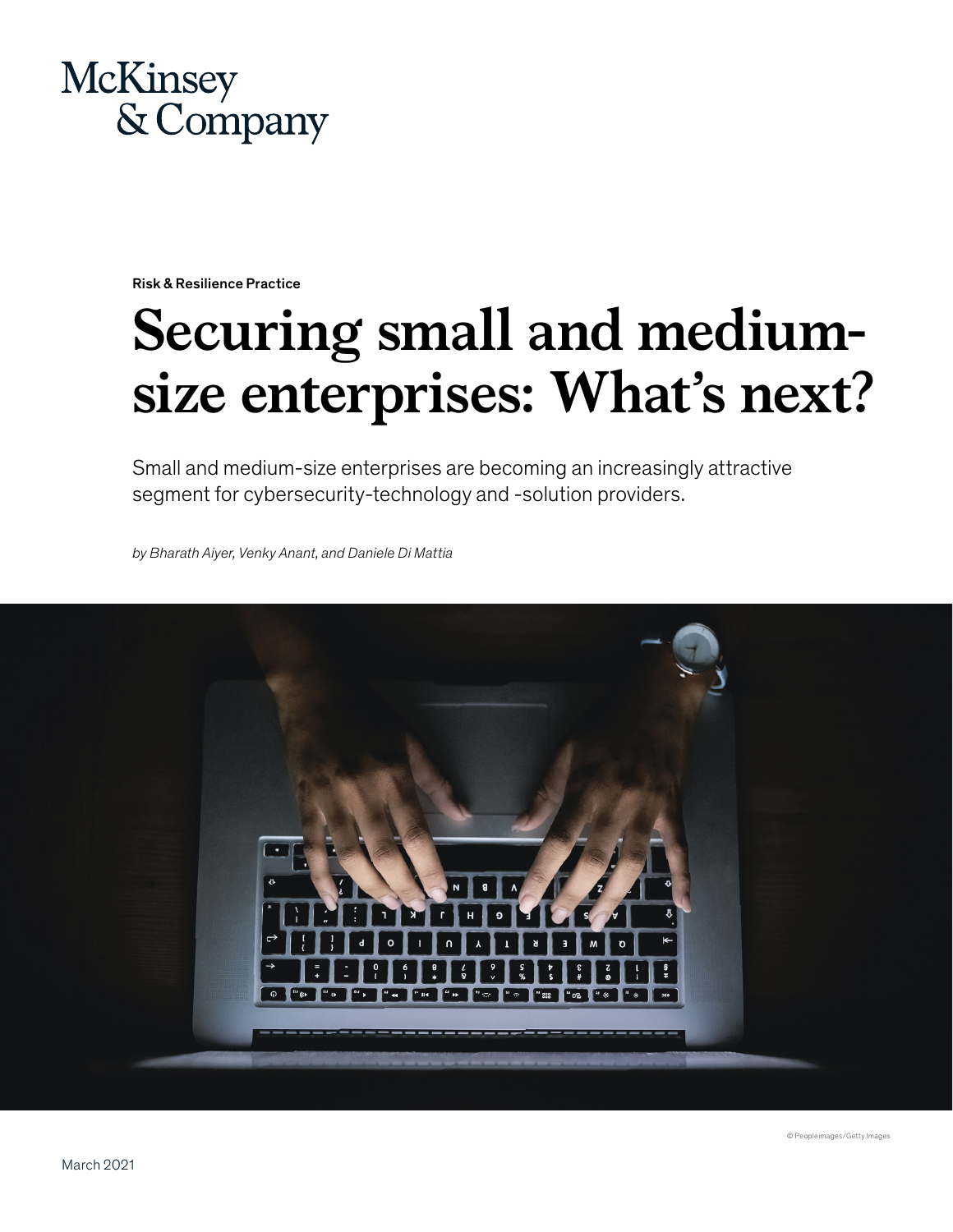Give cybercriminals this much: they are opportunistic. When the COVID-19 outbreak led to government-ordered shutdowns in early 2020, almost overnight thousands of organizations around the world became entirely remote. But while many businesses had some experience with mobility and flexible work-from-home arrangements, few were set up to operate 100 percent remotely. Opportunistic attackers predictably wasted little time targeting insecure home networks and household smart devices. The upshot: a fourfold surge in the number of attacks1 —everything from credential theft and email phishing scams to social engineering brute force attacks against end points—as cybercriminals sought to exploit this historic transition to find security vulnerabilities that would allow them to burrow into corporate networks.

These mounting cybersecurity threats are particularly fraught for small and medium-size enterprises (SMEs), defined as those with fewer than 500 employees. Even before the pandemic, SMEs faced challenges when it came to limited budgets and hiring skilled personnel. Now, as the pandemic continues to take its toll on the broader economy, tighter budgets are expected to also affect cybersecurity spending by SMEs.

Still, SMEs remain a market category with global cybersecurity sales estimated at more than \$40 billion, one that had been growing at more than 8 percent per annum until this year.<sup>2</sup> But despite its size, the market remains often underserved by cybersecurity providers. While this opens a window of opportunity for savvy cybersecuritytechnology and -service providers, it requires them to reassess their SME strategy, applying more efficient direct remote-selling strategies and revising their channel strategy to capture growth in the managed security service provider (MSSP) segment. Lastly, they will need to revise their specific SME pricing and packaging to better appeal to this varied customer segment.

At first blush that sounds like a lot of heavy lifting, but it's worth the effort: the ultimate prize for success

could be a significant business in a segment that will exceed \$50 billion during the next five years.

## **State of the market**

The cybersecurity needs of SMEs have been relatively underserved compared with the significantly larger enterprise segment. It's also been less profitable than the consumer segment. That's a missed opportunity hiding in the open as cybersecurity and the threat of future attacks weigh equally on SMEs.

But this is a market with a diversity of needs that present specific sales and marketing challenges to cybersecurity providers. We see three distinct segments within the SME segment, largely defined by the sophistication of their IT requirements and size of IT personnel (exhibit):

- *Limited maturity* (approximately \$9 billion market with about 10 percent CAGR): this segment includes most small offices—fewer than ten full-time employees (FTEs), and some small enterprises (ten to 99 FTEs), operating in lowdigitization industries (for example, healthcare, public sector) and with no IT resources.
- *Semimature* (approximately \$17 billion market, approximately 10 percent CAGR): this segment includes most small businesses (ten to 99 FTEs) and some medium-size enterprises (100–499 FTEs), operating in low-digitization industries (for example, industrials, transportation, utilities, services) with nondedicated to very limited IT resources and nondedicated security resources.
- *High maturity* (approximately \$17 billion market, approximately 11 percent CAGR): this segment includes most medium-size enterprises (100– 499 FTEs) and small enterprises (10–99 FTEs) in high-digitization industries (for example, financial services, high tech, telecoms and media, consumer and retail) with a small, dedicated IT department.

 $^1$  "Fight back: How to stop cyber criminals during the pandemic," Aspen Institute, April 16, 2020, aspeninstitute.org.

<sup>2</sup> Gartner, International Data Corporation, and McKinsey research.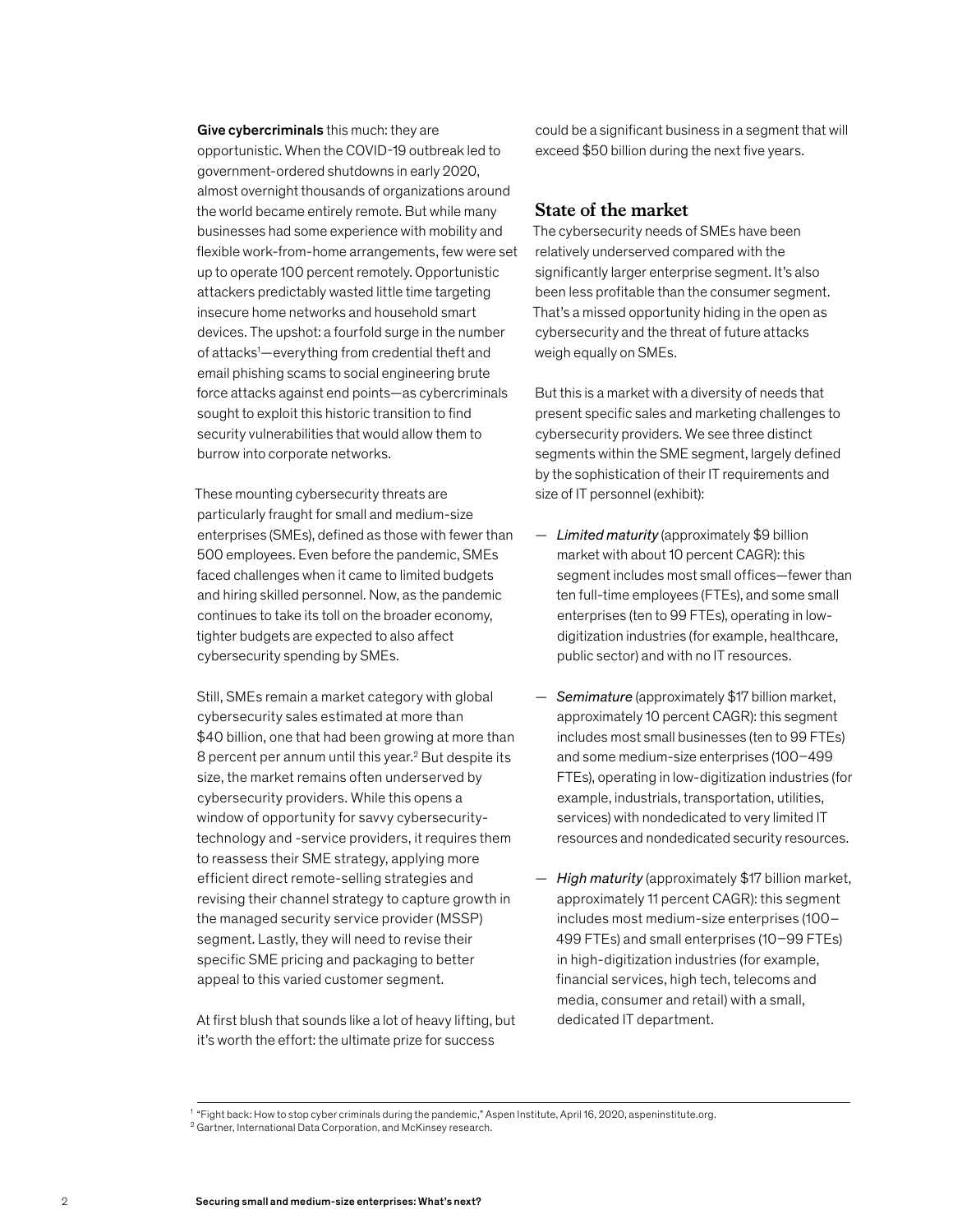#### Exhibit

# Small and medium-size enterprises fall into three segments of IT maturity, **Small and medium-size enterprises fall into three segments of IT maturity,**  which will affect their cybersecurity needs.

Cybersecurity market for small and medium-size enterprises by IT maturity, 2019, \$ billion

| 9                 | 17         | 17            |
|-------------------|------------|---------------|
| Limited maturity  | Semimature | High maturity |
| ~10               | ~10        | ~11           |
| CAGR, 2019-22F, % |            |               |

McKinsey research based on a survey of SME industry leaders reveals that different SME segments have distinct cyber needs.

- *Limited-maturity segment:* very similar to the consumer segment with approximately 90 percent cyber spend on end-point security for most companies. One in three companies with fewer than 50 FTEs is estimated to use free or consumer-grade products.<sup>3</sup>
- *Semimature segment:* with relatively basic product needs—usually a combination of endpoint security and basic network security with potential add-ons (for example, messaging security)—these organizations are not as concerned with advanced features and prefer simple, affordable solutions.
- *High-maturity segment:* defined by more holistic security needs, these organizations tend to be close followers of enterprise trends, although with a lower willingness to pay and internal capabilities. Cyber products and services typically include more advanced security around end points, networks, messaging, and data.

Similarly, each segment takes a different approach when it comes to buying and managing cybersecurity technology and services.

- Approximately 70 to 80 percent of the limitedmaturity segment is estimated to buy direct, online, or through big-box retailers. The rest rely on managed service providers (MSPs) to provide a full range of IT-managed services, including software and hardware resale and support and procured solutions, as part of the agreement.
- About half of the SMEs in the semimature segment use an MSP, with 30 to 40 percent using a value-added reseller (VAR). A smaller number, ranging between 10 and 20 percent, prefer to buy direct. MSPs in this segment sometimes outsource the security aspect to an MSSP in about 30 to 40 percent of cases, comprising 15 to 20 percent of the total segment.
- The mature segment tends to have higher in-house technical capabilities and thus has less reliance on MSPs. Security products are procured through MSSPs (40 to 50 percent), VARs (30 percent), and direct from vendors (20 to 30 percent). Those procuring direct typically are highly tech-savvy and possess significant in-house talent who can integrate products with an in-house security operations center (SOC).
- MSSPs are increasingly showing up in the mature segment and emerging as trusted third parties, given the need for integrating and selecting multiple point products across the cyber stack.

<sup>&</sup>lt;sup>3</sup> "New study reveals one in three SMBs use free consumer cybersecurity and one in five uses no endpoint security at all," Response Source, February 19, 2020, responsesource.com.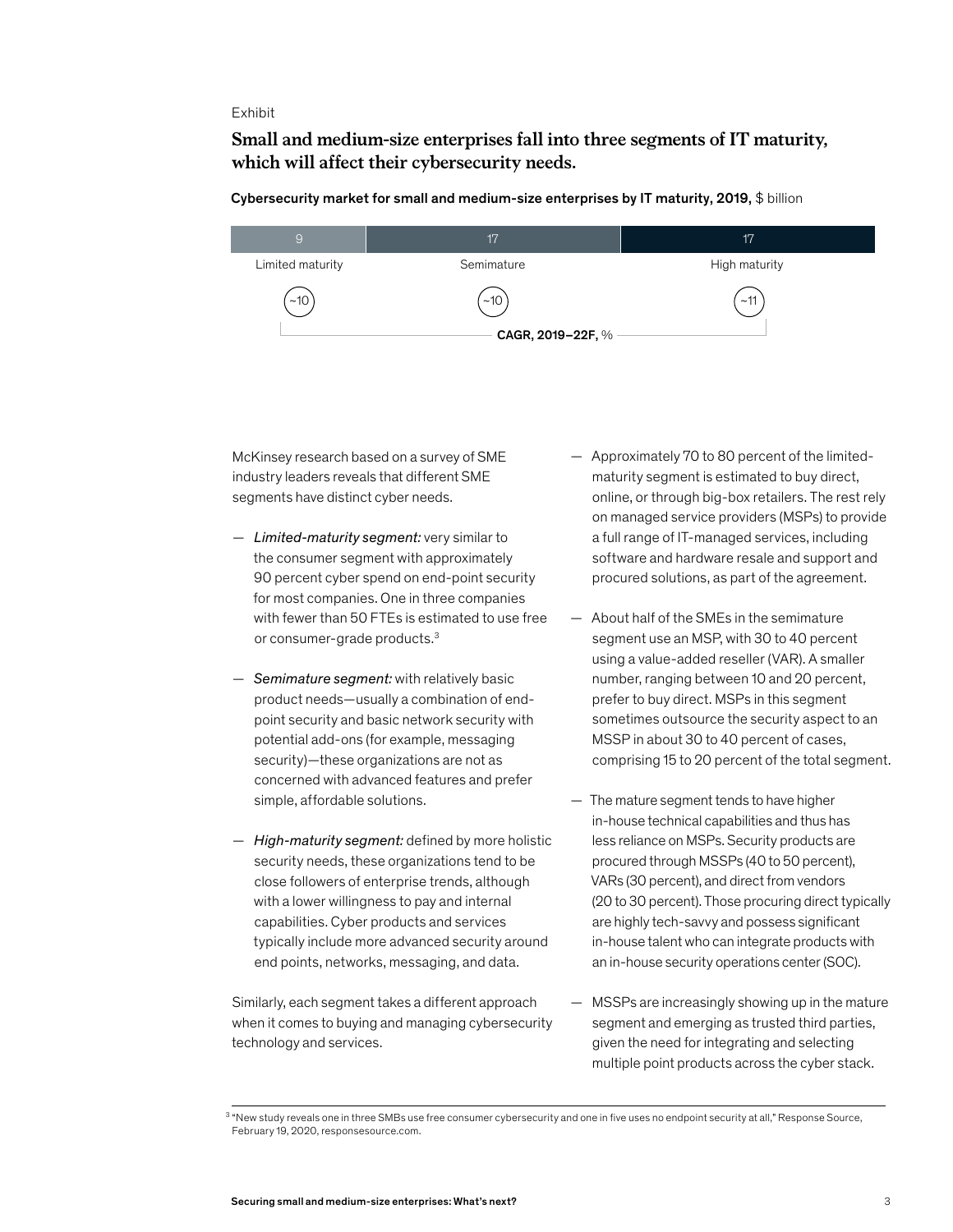**The cybersecurity companies vying for ascendancy in the SME category have traditionally been enterprise point solution providers, but that might change with the emergence of opportunistic new entrants offering new approaches to cybersecurity technology and distribution.**

### **Potential market shifts**

It's rare to find cybersecurity vendors reaching beyond 30 to 40 percent market share in a product category. That fragmentation also applies to the SME category where no single vendor has a dominant position across all domains. Historically, the cybersecurity companies vying for ascendancy in this segment have traditionally been enterprise point solution providers or consumer players looking to expand their reach into what for them were new markets. In the future, that might change with the emergence of opportunistic new entrants offering new approaches to cybersecurity technology and distribution that SMEs find compelling.

On the product side, we might witness the rise of simpler, integrated, and modularized "security suites" and cloud-based platforms. Indeed, some vendors are already championing the concept of security suites more tailored for SMEs (for example, endpoint detection and response/managed detection and response, next-generation firewall, cloud, email/ phishing, mobile security). The idea is to reduce the complexity of implementation, deployment, and maintenance with components increasingly deployed on the cloud. There would be no on-site installation of a hardware appliance; instead,

everything would be pre-integrated and managed through a central console.

On the channel side, we're already seeing a shift with MSSPs gaining steady share, both through direct contracts with SMEs and as MSPs increasingly partner with MSSPs to provide security-managed services.

In fact, the MSSP share of the SME market is estimated to grow 14 percent from \$7 billion to \$10 billion by 2022.4 At the same time, VARs will be compelled to provide more managed services in order to expand their revenue and gross margins, a move that will further accelerate the growth of the managed security service sector.

Meanwhile, the growing channel trend toward direct, digital, and remote sales of software may expand to cybersecurity post-COVID-19. McKinsey research in the United States and Europe found that 30 percent of software buyers for SMEs had no field interaction across the customer-decision journey, especially for purchases smaller than \$50,000. The same research found this percentage is expected to increase by over ten percentage points post-COVID-19 (April 2020 data).

<sup>4</sup> Gartner, International Data Corporation, and McKinsey research.